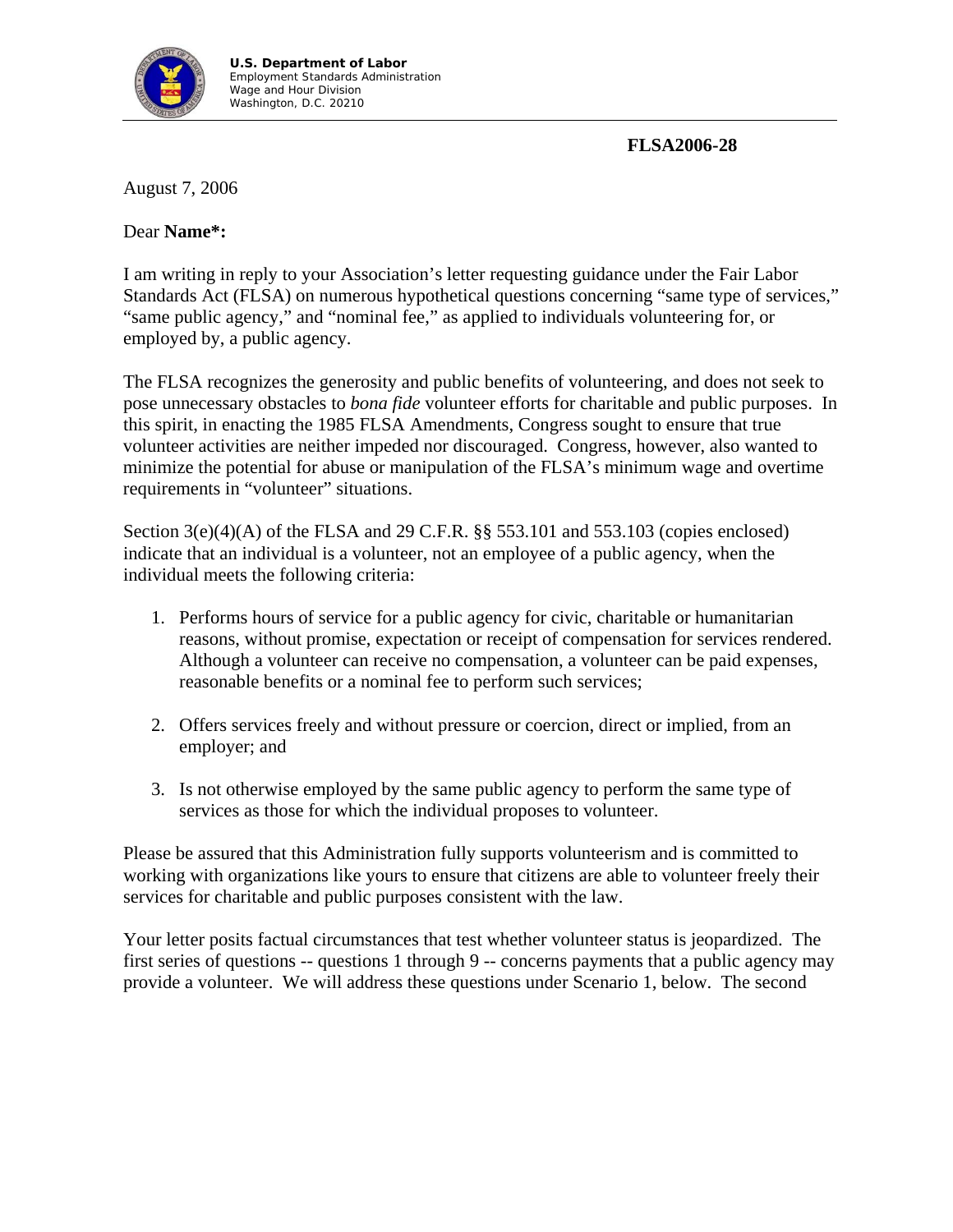series of questions -- questions 11, 14 and 15 -- goes to the issue of providing the "same type of services" to the "same public agency."<sup>[1](#page-1-0)</sup> We will address these questions under Scenario 2, below.

## **Scenario 1**

 $\overline{a}$ 

1. An individual serves as a volunteer firefighter for County A.

2. County A provides the volunteer with some monetary payment (or tax relief) calculated on a yearly, monthly, shift, or on-call basis.

3. The payment (or tax relief) varies based on factors such as the amount of time spent on the activities, length of service, number of calls, and number of shifts, but is not linked to expenses incurred by the volunteer.

Each question asks whether the particular payment negates volunteer status.

Section  $3(e)(4)(A)(i)$  and the implementing regulations at 29 C.F.R. § 553.106 (copy enclosed) provide that a volunteer may only be paid expenses, reasonable benefits, or a nominal fee, or any combination thereof, without losing volunteer status. Examples of permissible expenses or benefit payments are described as a payment for expenses, such as dry cleaning; an allowance for a requirement, such as a uniform; reimbursement for an out-of-pocket expense, such as transportation; a payment to provide materials, such as supplies; or a payment for benefits, such as participation in group insurance plans. *See* 29 C.F.R. § 553.106(a)-(d).

Section 553.106(e) discusses what constitutes a nominal fee and the various factors to consider in determining whether a stipend is nominal. In the preamble to this provision of the regulation, the Department stated, "whether a specific amount is 'nominal' depends on the economic realities of the situation and that no guidelines on specific amounts applicable to all (or even most) possible situations can be provided." *See* 52 Fed. Reg. 2012, at 2021 (Jan. 16, 1987) (copy enclosed).

While the statute and the implementing regulations do not define what constitutes a "nominal fee," the regulations provide guidance for determining whether a fee is nominal and permissible. If a fee is not nominal, then the individual does not qualify as a volunteer and is considered an employee who is covered by the FLSA minimum wage and overtime provisions. The factors to examine in making a determination of whether an amount is nominal include, but are not limited to: (1) the distance traveled and the time or effort required of a volunteer; (2) the availability -- limited or unlimited -- of a volunteer to provide services; and (3) the basis - as needed or throughout the year -- on which a volunteer agrees to perform services. *See* 29 C.F.R. § 553.106(e). These factors focus upon whether the fee is actually more analogous to a payment for services or recompense for something performed and, hence, not nominal Thus,

<span id="page-1-0"></span> $1$  In a conversation with our staff subsequent to your letter, you withdrew original questions 7, 8, 10, 12, and 13 and replaced them with two new questions. These new questions are reproduced here as new questions 7 and 8. There are no longer any questions 10, 12, or 13.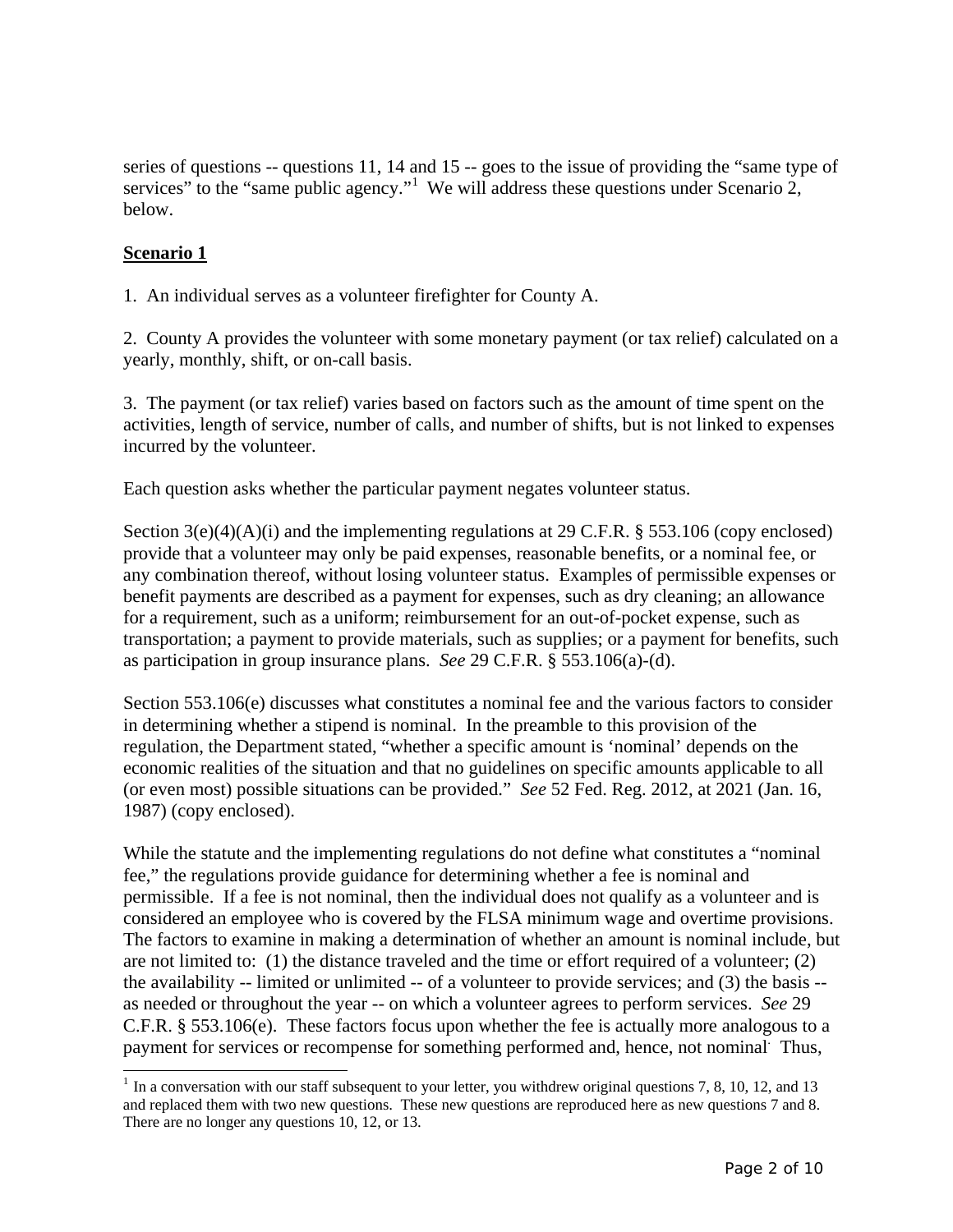to the extent that payments are tied to productivity (*e.g.*, payment of hourly wages for services rendered), are similar to "piece rates" or are comparable to "production bonuses," there is a greater likelihood that such fees are not nominal. However, as noted in the preamble to section 553.106(e), almost 30 percent of all volunteer firefighters are paid a small fee for each fire call to which they respond, and the rule was not intended to invalidate that model. *See* 52 Fed. Reg. 2012, at 2021. Moreover, consistent with the discussion of factors to be considered (*e.g.*, distance traveled, time and effort expended, around-the-clock versus limited availability, throughout the year versus upon request), compensation "per call" or other similar bases may be acceptable so long as they may fairly be characterized as tied to the volunteer's sacrifice rather than productivity-based compensation. Accordingly, nothing in the statutory language would directly preclude the payment of nominal per call or even per shift fees to volunteer firefighters as section 553.106(e) specifically provides that a nominal fee can be paid on a "per call" or similar basis for volunteer firefighters.

Please also see Wage and Hour Opinion Letter FLSA2005-51 (Nov. 10, 2005) (copy enclosed) that contains a recent discussion of the Department's consideration of what payment constitutes a nominal fee for determining an individual's volunteer status. That opinion letter expounds upon the "economic realities" test in the context of school systems and those volunteering by assisting with extra-curricular activities, such as coaching sports or sponsoring various clubs. Specifically, this letter states that when a public agency employee volunteers as a coach or extracurricular advisor, the Department will presume the fee paid is nominal as long as the fee does not exceed 20 percent of what the public agency would otherwise pay to hire a full-time coach or extracurricular advisor for the same services. This 20 percent rule is derived from the FLSA and implementing regulations. *See* Wage and Hour Opinion Letter FLSA2005-51 ("The FLSA and the implementing regulations use a 20 percent test to assess whether something is insubstantial with regard to prohibited driving on public roadways by employees who are 17 years of age."). A willingness to volunteer for 20 percent of the prevailing wage for the job is also a likely indication of the spirit of volunteerism contemplated by the 1985 amendments to the FLSA. We believe this interpretation of "nominal fee" applies equally in the context of firefighters.

Finally, the regulations instruct that any nominal fees must be considered in the context of any other benefits or expenses paid and the economic reality of the particular situation. Indeed, section 553.106(f) sets forth the "economic realities" test, which specifically provides that the determination of whether the expenses, benefits or fees would preclude an individual from qualifying as a volunteer under the FLSA must be made by examining the total amount of payments in the context of the economic realities of a particular situation. As your letter is silent on whether any other expenses and/or benefits are paid, the Department assumes there are no other benefits or expenses beyond the payments described in the questions.

The probative facts as we see them for each hypothetical question are set out below:

**Q.1** The volunteer is paid \$1,200 per year regardless of the number of shifts or amount of time spent responding to calls. On average the volunteer staffs a minimum of 24 shifts and/or spends a minimum of 60 hours responding to calls annually.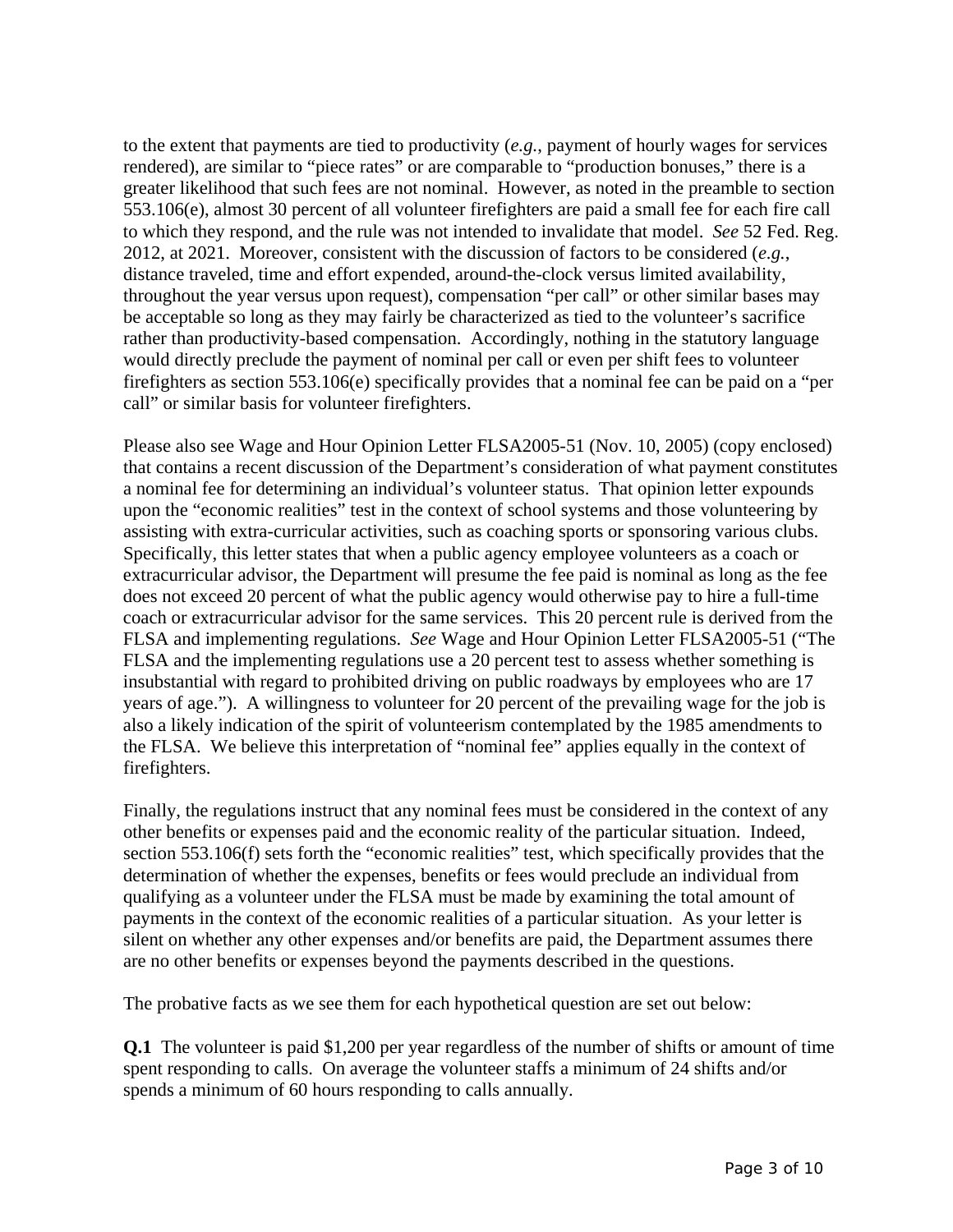**Q.2** The volunteer is paid \$100.00 per month regardless of the number of shifts or amount of time spent responding to calls. On average the volunteer staffs a minimum of 4 shifts and/or spends a minimum of 8 hours responding to calls monthly.

**Q.3** The volunteer is paid \$100.00 per month so long as the volunteer staffs a minimum of 2 shifts and/or spends a minimum of 5 hours responding to calls during the month. Additional payments of \$25.00 are made for each additional shift over 4 during the month and/or for every 2.5 hours spent responding to calls exceeding 12 hours during the month.

**Q.4** The volunteer is paid \$25.00 (or \$30.00 or \$40.00) for each four-hour block of time regardless of the actual amount of time below four hours spent at the station house or responding to calls.

**Q.5** The volunteer is paid \$20.00 for each shift regardless of the length of the shift or the time spent responding to calls. On average, the volunteer works a 6 hour shift and/or spends 2 hours per shift responding to calls.

**Q.6** The volunteer is paid \$25.00 if the volunteer staffs a shift of at least 8 hours and/or spends 2.5 hours responding to calls. An additional \$15.00 per shift is paid if the shift exceeds 8 hours or responds to calls over 5 hours during a single shift.

**Q.7** An individual serves as a volunteer firefighter in Indiana. Indiana Code 36-8-12 defines "nominal" as an annual payment of not more than twenty thousand dollars (\$20,000). The volunteer is paid an annual fee of \$15,000. On average, the volunteer spends at least 3,000 hours per year waiting and responding to calls. $^{2}$  $^{2}$  $^{2}$ 

**Q.8** The volunteer is paid a stipend of \$20.00 per shift regardless of the length of the shift or the amount of time spent responding to calls during the shift. For every consecutive year of volunteer service in which the volunteer has staffed not less than 12 shifts per year, the volunteer is granted an additional stipend of \$1.00 per shift regardless of the time spent responding to calls.

**Q.9** The volunteer is provided with \$1,500.00 personal property tax relief annually during the term of their volunteer service.

These questions, with the exception of question 9, specify payments to be made to the volunteer per shift, month, or year and the average number of shifts, calls, and/or hours worked by the volunteer. In some instances, additional payments are made if additional time above the required minimum is spent on shift or responding to calls. In other instances, payment increases depending on the number of years volunteered. Assuming there are no other payments or benefits provided and no other facts that bear on the question (out-of-pocket expenses, travel costs, uniform maintenance, etc.), these payments may qualify as nominal fees under § 553.106.

<span id="page-3-0"></span><sup>&</sup>lt;sup>2</sup> In a conversation with our staff subsequent to your letter, you withdrew questions 7, 8, 10, 12, and 13 and replaced them with two new questions. These new questions are reproduced here as new questions 7 and 8.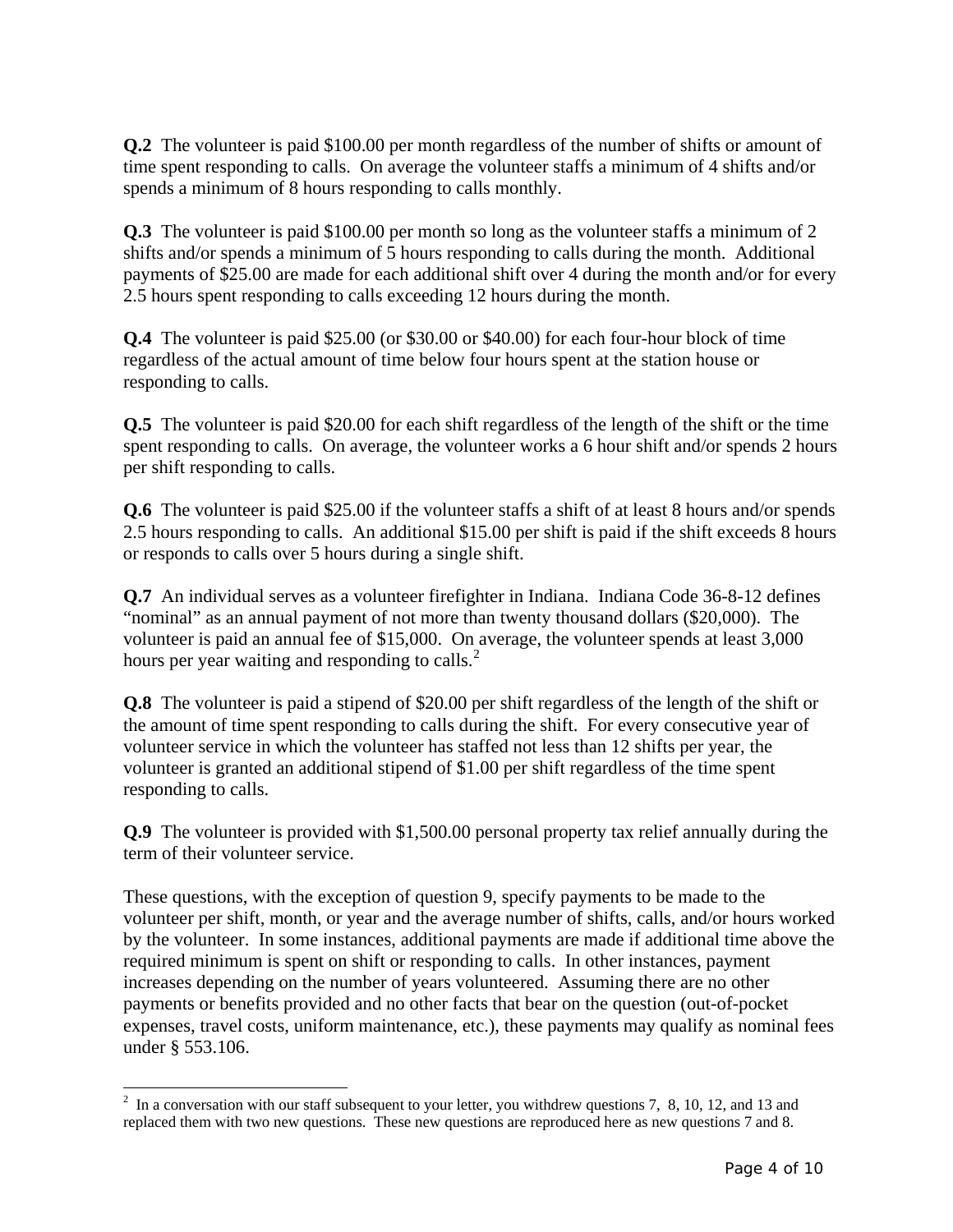Generally, a key factor in determining if a payment is "substitute for compensation" or "tied to productivity" is "whether the amount of the fee varies as the particular individual spends more or less time engaged in the volunteer activities." Wage and Hour Opinion Letter FLSA2005- 51. If the amount varies, it may be indicative of a substitute for compensation or tied to productivity and therefore not nominal. *See id.*; *see also* 29 C.F.R. § 553.106(e). However, as noted above, there is a specific allowance for volunteer firefighters to be paid on a "per call" or similar basis consistent with certain factors denoting the relative sacrifice of the volunteer. *See* 29 C.F.R. § 553.106(e). Due to this specific allowance, and assuming there are no other facts showing that the payments in your hypothetical situations are a substitute for compensation or tied to productivity, it still must be determined if the payments are nominal amounts.

Applying the recent interpretation of "nominal fee" in Wage and Hour Opinion Letter FLSA2005-51, generally an amount not exceeding 20 percent of the total compensation that the employer would pay to employ a full-time firefighter for performing comparable services would be deemed nominal. Thus, in questions 1 through 6, a nominal fee could be 20 percent or less of the total compensation that County A would pay for the same services. Assuming the fee is determined to be nominal, it is less relevant whether it is paid on an annual, monthly or daily basis.<sup>[3](#page-4-0)</sup> As was stated in Wage and Hour Opinion Letter FLSA2005-51, the market information necessary to complete this good faith determination is generally within your members' knowledge and control. Any full-time firefighter a particular fire department has on its payroll would be a good benchmark for this calculation. Absent such information, a fire department or similar entity may look to information from neighboring jurisdictions, the state, or ultimately, the nation, including data from the Department of Labor, Bureau of Labor Statistics. Thus, for example, if a volunteer staffs three shifts during a month, a nominal fee should not exceed 20 percent of what it would cost to employ a full-time firefighter to staff a period to cover the equivalent of the three shifts.

Question 7 involves \$15,000 per year for volunteers who on average spend at least 3,000 hours waiting for or responding to calls. Assuming the payment does not vary depending on the productivity of the volunteer or whether the volunteer spends more or less time on volunteer activities, the payment of \$15,000 might qualify as "nominal" under the 20 percent rule if County A would otherwise need to pay \$75,000 or more to hire a full-time firefighter to perform the same services. However, it is unlikely that 3,000 hours of service (50+ hours per week) is "volunteering" rather than employment. Indeed, without knowing additional facts and circumstances about the economic realities of the locality, a payment of \$15,000 for 3,000 hours of volunteer services arguably constitutes compensation for a full-time job rather than a "nominal fee" for volunteering.

Similarly, Question 8 involves increased payment for every year the volunteer staffs a requisite number of shifts. Without additional facts, we are unable to say definitively whether this increased payment represents compensation via a seniority or productivity system based on

 $\overline{a}$ 

<span id="page-4-0"></span><sup>&</sup>lt;sup>3</sup> The Department has withdrawn Wage and Hour Opinion Letters September 17, 1999, April 2, 1992, and July 15, 1988 to the extent they are inconsistent with the interpretation of nominal fee in this opinion.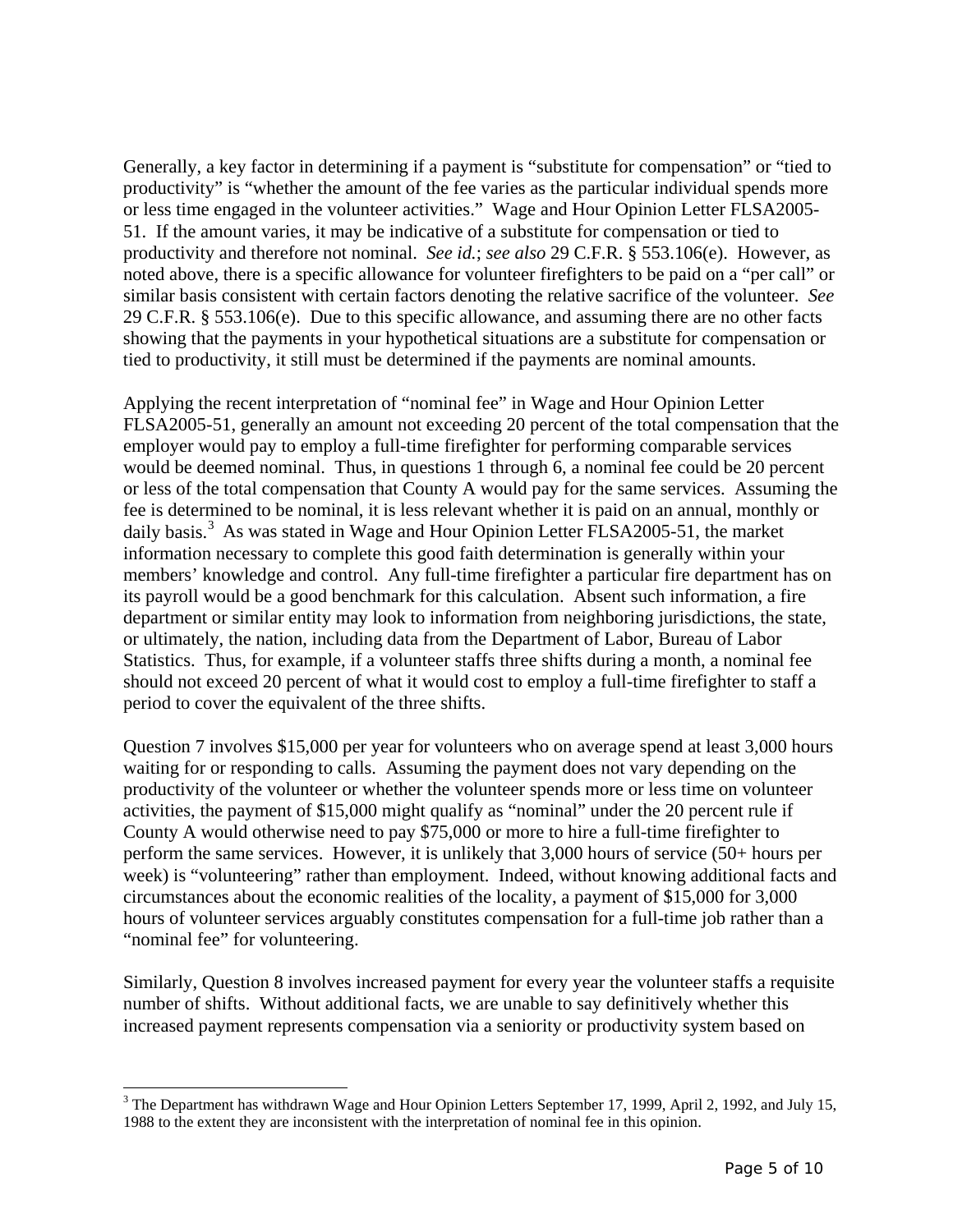services rendered, and is thus not permitted, or, applying the test described above, is a "nominal fee" for volunteerism.

Question 9, involving tax relief of \$1,500 on personal property taxes, would appear to constitute a permissible "reasonable benefit" and thus need not be evaluated as a "nominal fee." Provision of such a benefit will not, in and of itself, preclude bona fide volunteer status.

## **Scenario 2**

You have also posed questions similar to those raised in your letter of September 16, 2002, which we responded to in April 2003, that concern whether the volunteer services are for the same public agency and/or are the same type of services the volunteer is employed by that public agency to provide. *See* Wage and Hour Opinion Letter FLSA2003-2 (Apr. 14, 2003) (copy enclosed). Questions 11, 14, and 15 all concern these issues. We assume for each Question that the person is providing volunteer services for civic, charitable or humanitarian purposes and without any expectation or receipt of compensation and the services are volunteered without any pressure or coercion from an employer. You posit the following facts:

1. The individual in question is employed by County A, a public agency.

2. The individual seeks to volunteer either for County A, a public agency, or a joint powers board funded by both City A and County A.

In order to determine whether a person is a bona fide volunteer under section  $3(e)$  of the FLSA (copy enclosed), if the volunteer is employed by a public agency it is necessary to assess whether the volunteer is employed by the same agency for whom the services are provided **and** the services provided are the same services the volunteer is employed to provide. As noted in Wage and Hour Opinion Letter FLSA2003-2, if an individual is not employed by the **same public agency** (what you call the "who is an employer" question), then it is not necessary to examine the nature of the services provided (what you call the "what are the same type of services" question). Similarly, if the individual does not perform the **same type of services** for the public agency, there is no need to examine the relationship of the agency receiving the individual's volunteer services to the individual's employer.

As stated in our prior opinion letter, whether two entities of a local government constitute the same public agency can only be determined on a case-by-case basis. Among the factors to be considered is whether the Census of Governments issued by the Bureau of the Census, U.S. Department of Commerce, treats the two agencies separately for statistical purposes. *See* 29 C.F.R. § 553.102 (copy enclosed). In addition to the Census of Governments, the attached Wage and Hour Opinion Letter FLSA2002-3 (June 7, 2002) provides a framework for making such a determination and identifies factors that are relevant to the determination. As indicated in Wage and Hour Opinion Letter FLSA2003-2, there are a number of relevant factors to consider, such as: whether the two agencies have separate payroll and retirement systems; whether they both have the authority to sue and be sued in their own names; whether they have separate hiring and other employment practices; and how they are treated under state law. *See also* Wage and Hour Opinion Letter FLSA2006-13 (Apr. 28, 2006) (City firefighters may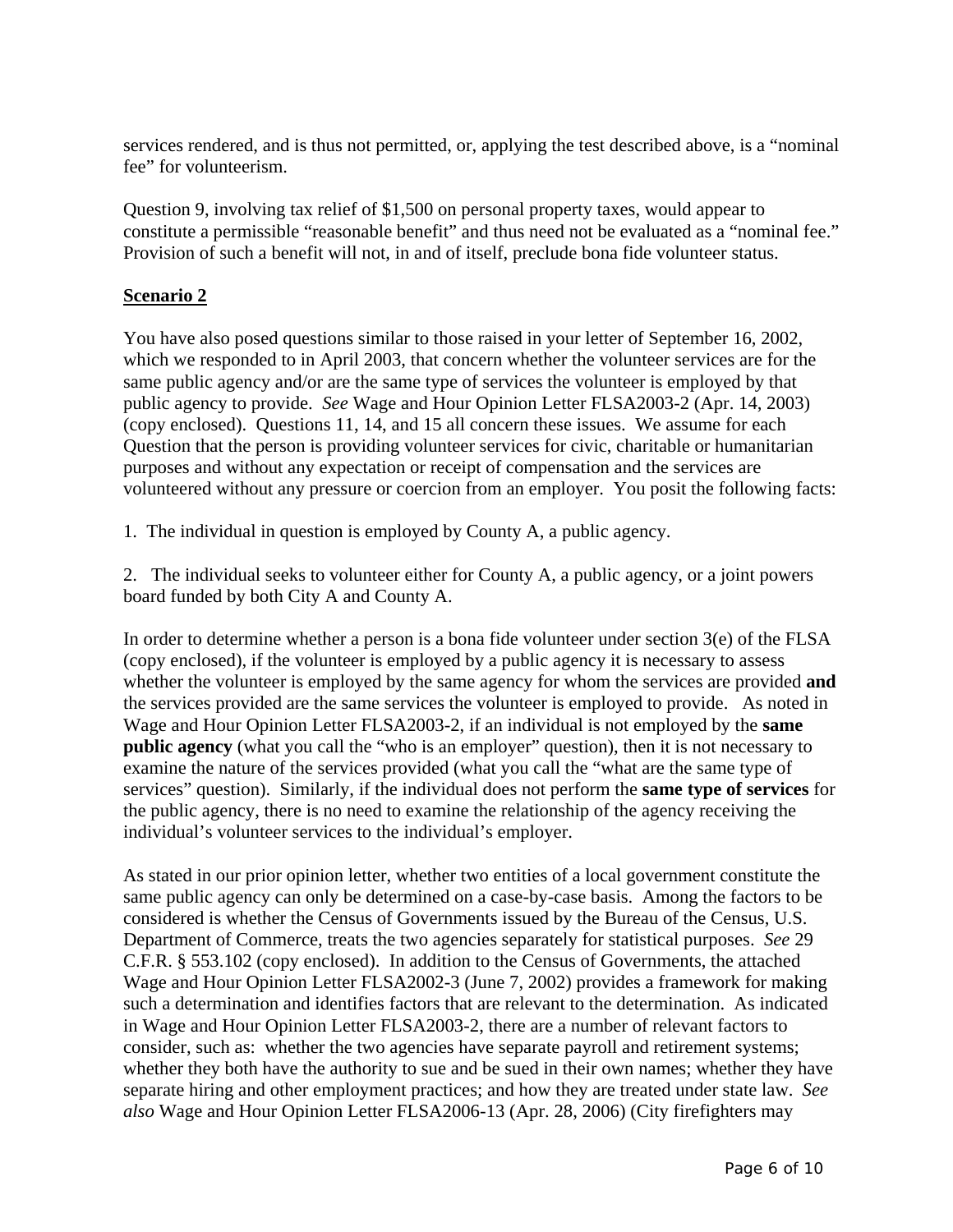volunteer to County Fire Protection District that has separately elected Board; separate funding sources; separate payroll, benefits and retirement systems; can levy taxes and exercise eminent domain; can sue and be sued; and is treated separately by the Census) (copy enclosed).

If those other factors demonstrate that the agencies should be treated as separate entities, or if the Census of Governments treats the agencies described in questions 11, 14 and 15 as separate agencies, then our opinion is that they are not the same employer and an employee of one could volunteer to provide services of any nature for the other public agency.

Even if the public agency for which the person seeks to volunteer is the volunteer's employer, volunteer services may still be provided so long as the services are not the same type of services the volunteer is employed to provide. For instance, a firefighter may not volunteer as a firefighter for the same public agency. On the other hand, an employee of the city parks department may offer to volunteer as a firefighter, or a police officer may volunteer to referee in a basketball league sponsored by his employing city. *See* 29 C.F.R. § 553.103.

Much like the determination of "same public agency," whether the service the volunteer seeks to provide is the "same type of services" the individual is employed to perform can only be determined after "consideration of all the facts and circumstances in a particular case[.]" *See* 29 C.F.R. § 553.103(a). The regulations define "same type of services" to mean similar or identical services. *Id*. Among the facts considered is how the volunteered services and the services that the volunteer is employed to provide are classified by the three digit categories of occupations in the *Dictionary of Occupational Titles*. Further, in addition to the *Dictionary of Occupational Titles*, one must also consider whether the volunteer services are "closely related to the actual duties performed by or responsibilities assigned to the employee." *Id.* An additional source of information about occupational categories is found in O\*NET, available at http://www.doleta.gov/programs/onet/. The O\*NET system, created and maintained by the Department of Labor's Employment and Training Administration, is a unique, powerful source for continually updated information on skill requirements and occupational characteristics.

With these qualifications in mind, we will now address in turn each question under Scenario 2.

**Q.11** An individual is employed as a mechanic by the County A Parks Department. He also volunteers as a firefighter for the County Fire and Rescue Department, a joint powers board funded by County A and City A. He is granted paid leave while responding to calls as a volunteer.

**A.11** This scenario resembles that outlined in your September 16, 2002, letter which the Department answered in Wage and Hour Opinion Letter FLSA2003-2. As discussed more fully therein, the determination of whether the mechanic is a bona fide volunteer turns in part on whether the County A Parks Department and the County A Fire and Rescue Department are the same public agency. We refer you to the discussion of the factors to consider in making this determination as outlined in Wage and Hour Opinion Letter FLSA2003-2.

Assuming the County A Parks Department and the Fire and Rescue Department are separate agencies, the fact that the Parks Department allowed its employee to cease his usual duties to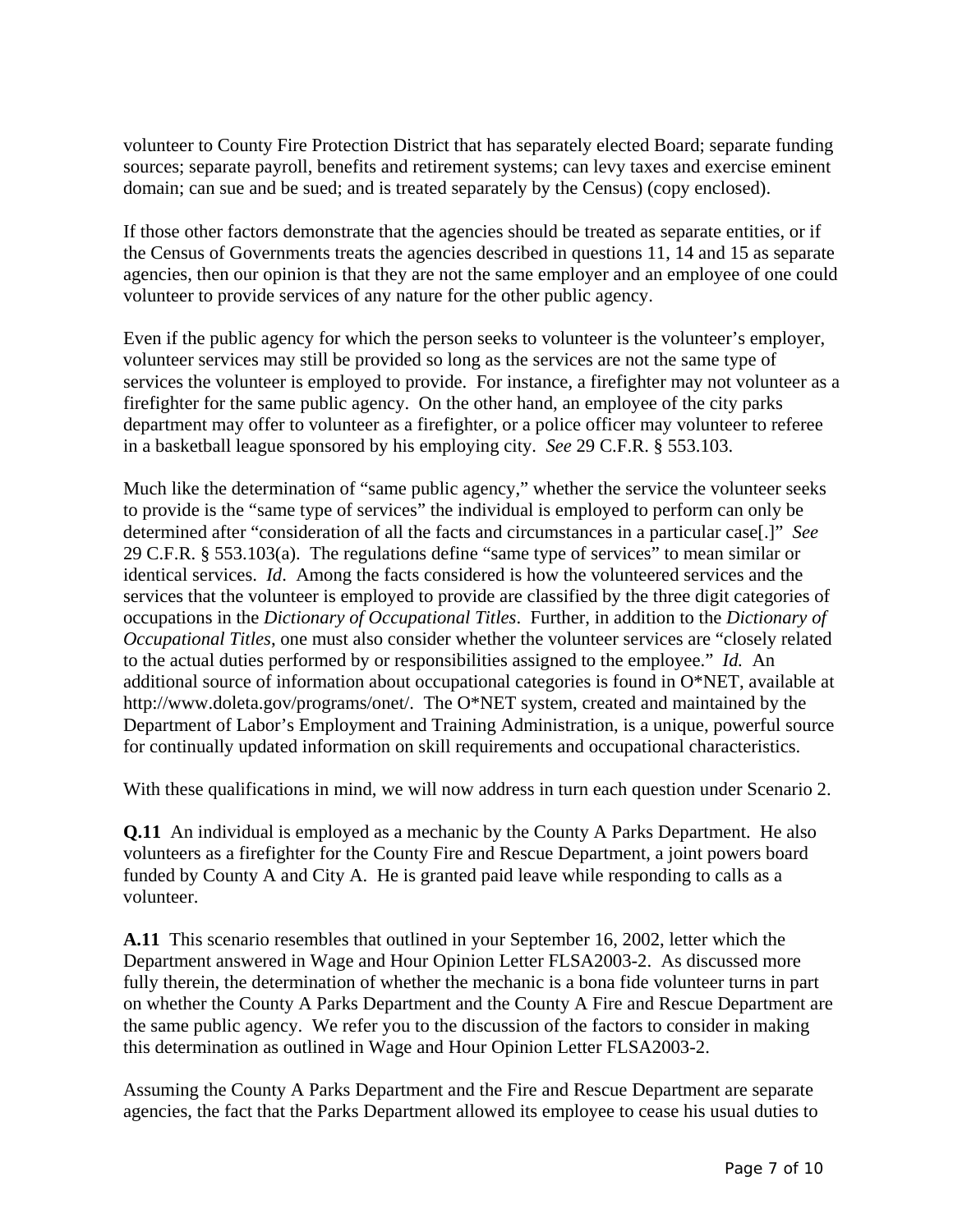respond to fire calls and paid the employee for his normal work hours spent on such calls, would not make the mechanic an employee of the Fire and Rescue Department. However, such special leave would be compensable hours worked for the Parks Department and would have to be counted when computing total hours worked for the Parks Department for purposes of overtime. If the employee substitutes paid personal leave earned with the Parks Department - which the employee may use as the employee sees fit, including for time spent as a volunteer firefighter -- for the time off spent in volunteer activities, then the individual's status as a bona fide volunteer to the Fire and Rescue Department is not jeopardized and the hours would not be compensable hours worked for the Parks Department for overtime purposes.

Conversely, as explained in Wage and Hour Opinion Letter FLSA2003-2, if the County Parks Department and the Fire and Rescue Department are part of the same public agency, and the County grants special leave for the hours the employee works as a firefighter without requiring him to use his personal accrued leave (which would be considered compensable hours worked for the County as discussed above), then the County employs him as both a mechanic and as a firefighter. In essence, because the County releases him from his normal mechanic duties and shift only if he spends the specified time performing alternative firefighting duties and pays him wages for the time worked, he is employed by the County as both a full-time mechanic and as a part-time firefighter. Therefore, such time would be compensable hours worked for the County Parks Department and would have to be counted when computing total hours worked for purposes of overtime. Moreover, he would not be able to serve additional hours as a "volunteer" firefighter for the County because of the statutory prohibition against an employee volunteering to his own agency to perform the same type of services he is employed to perform. However, even if the Park Department and Fire and Rescue Department are not separate agencies, if the employee substitutes paid personal leave earned – which the employee may use as the employee sees fit, including for time spent as a volunteer firefighter – for the time off spent in volunteer activities that are not the "same type of service," then the individual's status as a bona fide volunteer is not jeopardized and the hours would not be compensable hours worked for the Parks Department for overtime purposes.

**Q.14** Firefighter, cross-trained and licensed as an EMT/paramedic, is employed by County A Fire and Rescue Department. The Fire and Rescue Department is not licensed to nor does it provide advanced life support, although it does respond to medical emergencies, accidents, and fires as first responders. The County A Department of Emergency Medical Services is licensed and required to provide advanced life support services as first responders. Firefighter serves as a volunteer EMT/Paramedic for the County A Department of Emergency Medical Services.

**A.14** Similar to question 11, the determination of whether the firefighter, who is cross-trained and licensed as an EMT/Paramedic, is a bona fide volunteer turns in part on whether the County A Fire and Rescue Department and the County A Department of Emergency Medical Services are the same public agency. Again, we refer you to the discussion of this question in Wage and Hour Opinion Letter FLSA2003-2. Generally, "the government of a political subdivision, e.g., county, city, etc., with all of its departments and agencies, constitutes a single employer under the Act." Field Operations Handbook § 10c11(a) (copy enclosed). Although somewhat limited, it appears likely that the regulations provide that "[p]ublic safety employees taking on any kind of security or safety function within the same local government are never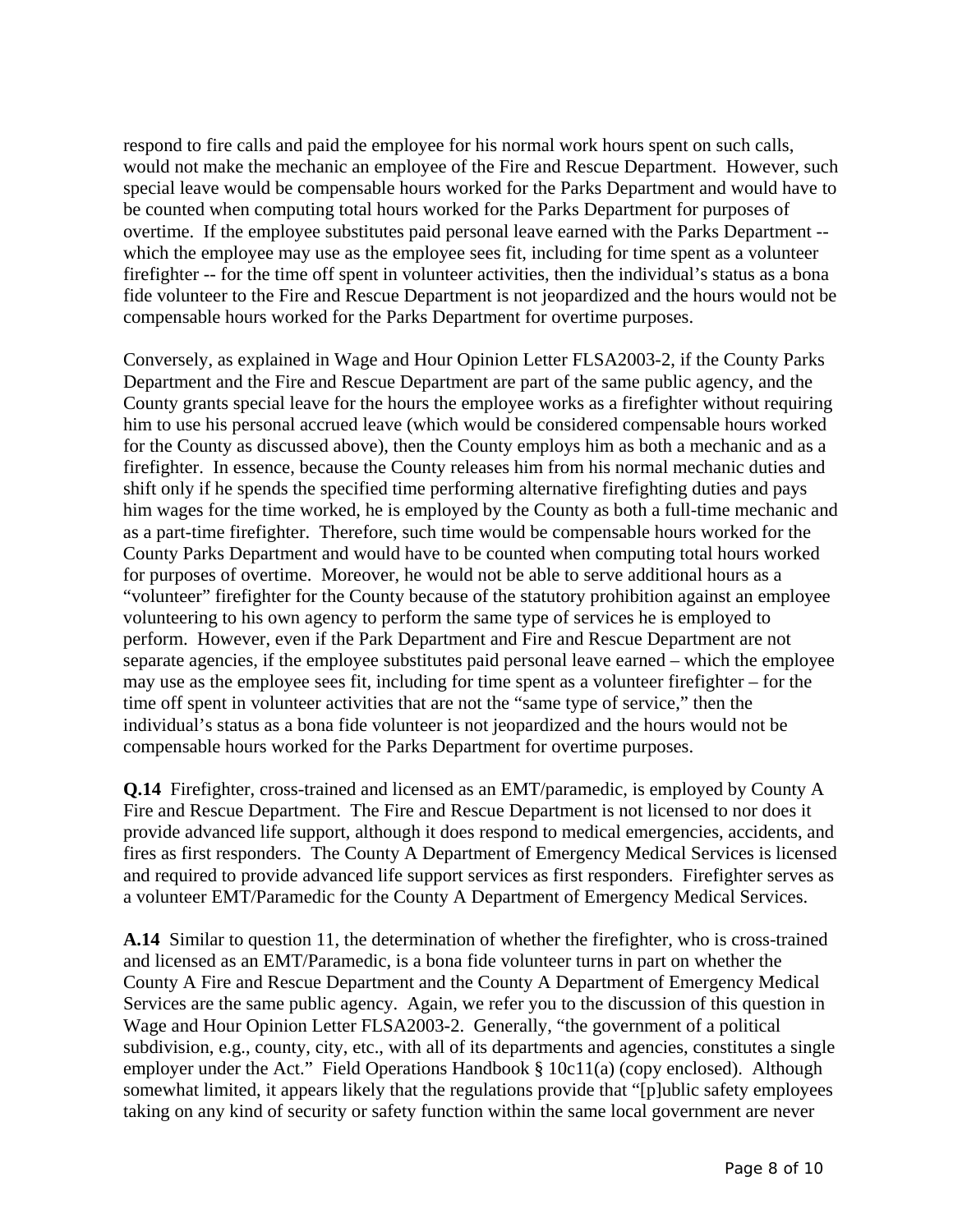considered to be employed in a *different capacity*." 29 C.F.R. § 553.30(c)(3) (copy enclosed). This is based on the 1985 legislative history instructing the Department to interpret the phrase working in a different capacity "in the strictest sense" with regard to public safety employees. *See* House Report No. 99-391, October 24, 1985, p. 25; Wage and Hour Opinion Letters FLSA2004-26NA (Oct. 29, 2004) and FLSA2004-25NA (Oct. 22, 2004) (copies enclosed). Therefore, we have previously concluded that an individual employed as a fire marshal could not volunteer as a firefighter for the same employer (Wage and Hour Opinion Letter September 3, 1999) (copy enclosed), and that firefighter/EMS employees could not volunteer as tactical EMS medics for their employer's police department SWAT team (*see* Wage and Hour Opinion Letter August 19, 1999) (copy enclosed).

Your letter provides no specific information regarding whether state law and the Census treat the County A Department of Emergency Medical Services as a separate public agency, including whether its payroll retirement and other personnel systems are separate, and whether it may sue and be sued in its own name. Additionally, you provide no evidence concerning the extent to which the County A Fire and Rescue Department exercises day-to-day control, if at all, over the volunteer services provided to the County A Department of Emergency Medical Services. Consequently, we are unable to determine if the entities should be considered the same public agency. If the agencies are determined to be separate public agencies under the FLSA, it is not necessary to determine if the individuals perform the same type of services.

However, in the event the agencies were not separate, while your scenario provides that there are some differences in the type of services provided in each role, there is insufficient information on the total scope of services in each role to make a "same type of services" determination, and, consequently, we are unable to provide a definite response to this question for that reason also.

**Q.15** Police Officer is employed by County A Bureau of Police, where he responds to medical emergencies, accidents, and fires as a first responder but provides no medical or life support. The Police Officer also volunteers for County A Fire and Rescue Department (a joint powers board of County A and City A) where he responds to medical emergencies, accidents and fires and provides medical and other life support.

**A.15** Again, the determination of whether the police officer, who is a first responder, is a bona fide volunteer turns in part on whether the person is volunteering for the same public agency that employs the individual as a police officer and, if so, whether the volunteered services are the same as those the person is employed to provide. We refer you to the discussion of the factors to consider in making this determination as outlined in Wage and Hour Opinion Letter FLSA2003-2. Again, a "same type of services" determination can be made only after an examination of all the facts and circumstances of a particular case. We assume that, even though both agencies respond to the same types of emergencies, the Bureau of Police does not provide medical or life support services that the Fire and Rescue Department provides. It is our general position that the definition of "same type of services" typically allows for a determination that police and firefighters provide a different type of service, consistent with their different *Dictionary of Occupational Titles* categories. As explained in Wage and Hour Opinion Letter FLSA2003-2, merely responding to the same emergencies, such as traffic